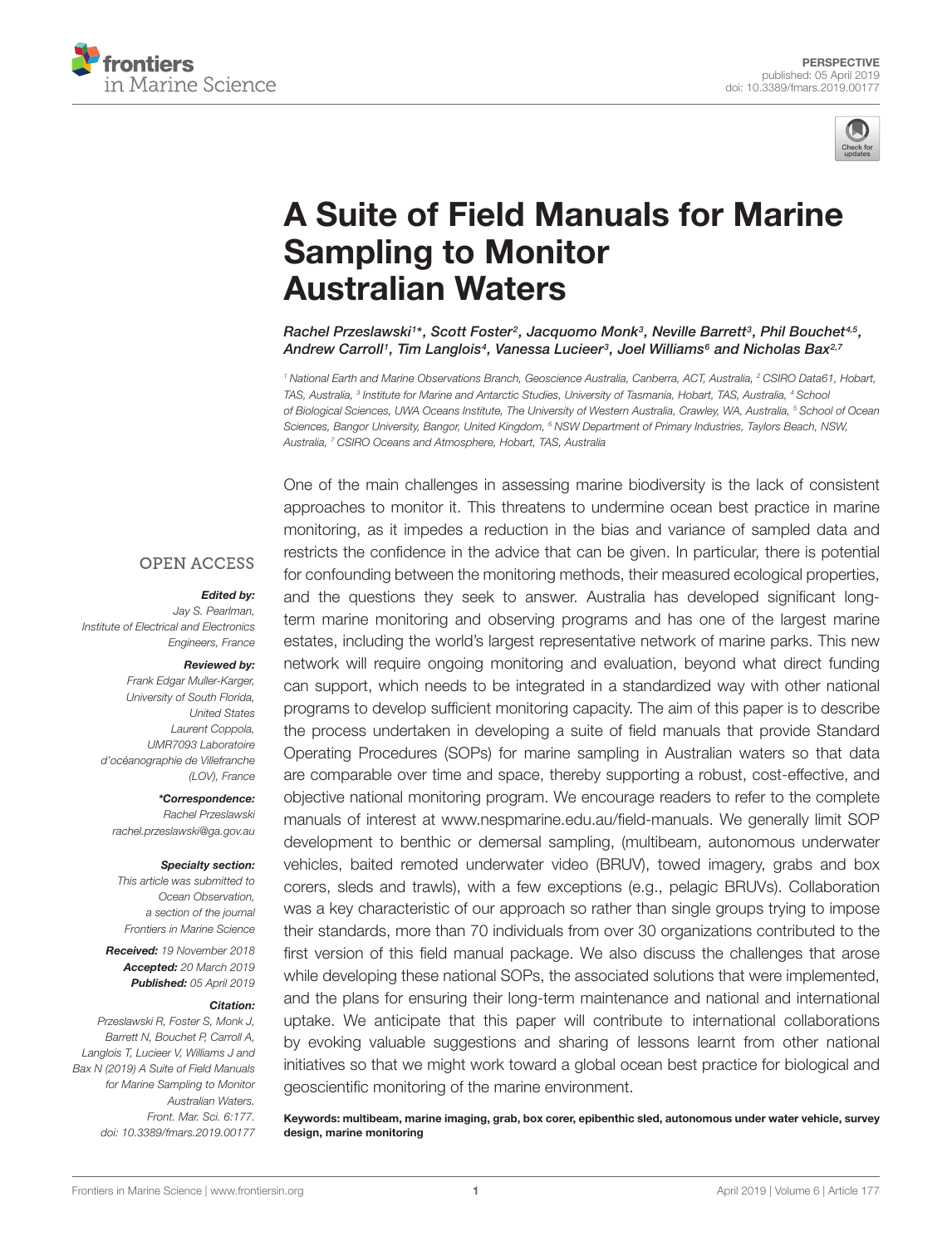# **INTRODUCTION**

Australia has the world's third largest marine estate, characterized by vulnerable habitats with high biodiversity and a variety of endemic species extending across a wide latitudinal range [\(Butler et al.,](#page-6-0) [2010\)](#page-6-0). This marine estate is used by a range of industries including fisheries, energy, and shipping [\(Dunstan and](#page-6-1) [Dambacher,](#page-6-1) [2019\)](#page-6-1), in addition to traditional, cultural, scientific and recreational uses. Monitoring the impacts of human activities throughout this vast ocean space represents a massive shared responsibility that can only be achieved by making the best use of all available empirical information. The Commonwealth Government has recently established the Australian Marine Parks (AMPs), including 60 marine parks managed through six regional plans. This is the largest representative network of marine parks in the world, complementing existing networks in State and Territory waters [\(Cochrane,](#page-6-2) [2016\)](#page-6-2). Australia now has a number of successful long-term marine monitoring and observing programs (e.g., [GBRMPA,](#page-6-3) [2015;](#page-6-3) [Stuart-Smith et al.,](#page-6-4) [2017\)](#page-6-4). There is also a national integrated marine observing system [\(Lara-Lopez et al.,](#page-6-5) [2016\)](#page-6-5) that incorporates an ocean data network<sup>[1](#page-1-0)</sup> with well-established monitoring networks for the physical ocean that meet international standards and a desire to increase its biological coverage with comparable rigor [\(Boss et al.,](#page-6-6) [2018\)](#page-6-6). Without common and agreed standards for collecting marine data, the information collected will not be comparable between survey times either in the one area, or at the same time across multiple areas [\(Costello et al.,](#page-6-7) [2017\)](#page-6-7). This will reduce the value of such data over the short- and long-term for both regional and national management initiatives, marine asset inventory assessment and policy development, thereby ultimately reducing the relevance of science to decision makers and funders and vice versa.

Marine sampling standards have been adopted at a national scale by researchers for marine imagery classification [\(Althaus](#page-6-8) [et al.,](#page-6-8) [2015\)](#page-6-8) and acoustic tracking of pelagic animals [\(Hoenner](#page-6-9) [et al.,](#page-6-9) [2018\)](#page-6-9), but this had not been done on a national scale for most biological and geoscientific sampling platforms prior to the current program. A plan was therefore designed to develop, test, implement and adopt Standard Operating Procedures (SOPs) for monitoring in Australian marine waters, facilitated through an Australian Government funded national marine science collaboration<sup>[2](#page-1-1)</sup>.

One of the main challenges in assessing marine biodiversity is the lack of standardized approaches for monitoring [\(Duffy](#page-6-10) [et al.,](#page-6-10) [2013;](#page-6-10) [Teixeira et al.,](#page-6-11) [2016\)](#page-6-11). Although not all sampling platforms are comparable, the overarching goal of ocean best practice in marine monitoring is to reduce the bias and variance in inference from sampled data and to reduce potential confounding that can be introduced with different sampling procedures [\(Albert et al.,](#page-6-12) [2010\)](#page-6-12). This ensures that inferred trends reflect true underlying processes at play within the observed community rather than sampling artifacts [\(Monk,](#page-6-13) [2014;](#page-6-13) [Bates](#page-6-14) [et al.,](#page-6-14) [2015\)](#page-6-14). If measured ecological variables (e.g., abundance, diversity, and size) and the variation in sampling techniques are confounded, it is challenging, if not impossible, to objectively determine if observed changes are due to real ecological change or sampling technique (e.g., [Goddard and Foster,](#page-6-15) [2002\)](#page-6-15). If variability between sampling techniques is sufficiently high, real changes that would trigger appropriate management responses may not be detected, incorrect advice might be provided to decision-makers and the influence and opportunities for marine science, especially monitoring is reduced. The lack of effective marine environmental monitoring is recognized as a significant limitation to achieving progress again United Nations Sustainable Development Goal 14 [\(Oldekop et al.,](#page-6-16) [2016\)](#page-6-16).

The aim of this paper is to describe the process undertaken to develop a suite of field manuals that present SOPs for marine sampling so that data are comparable in time and through space, thereby supporting a robust and valuable national monitoring program. The SOPs are comprehensive rather than prescriptive, monitoring methods do not have to identical, but they do need to be sufficiently well documented that process can be distinguished from trends during analysis, especially metaanalyses. We encourage readers to refer to the full content of the manuals at [www.nespmarine.edu.au/field-manuals,](http://www.nespmarine.edu.au/field-manuals) as this paper focuses on the challenges that arose while developing national SOPs, the associated solutions that were implemented, and the plans for ensuring their long-term maintenance and uptake. We anticipate that this paper will contribute to international collaborations by evoking valuable suggestions and sharing of lessons learnt from other national initiatives so that we might work toward a global ocean best practice for geoscientific and biological monitoring.

### DEVELOPMENT

All field manuals followed the same general process of development which included three discrete stages: (i) identify the target sampling platforms, (ii) generate the content for each specific platform, (iii) and review and revise.

### Identify Sampling Platforms

We identified preliminary sampling platforms for the field manuals based on their frequency of use in previous sampling and monitoring programs. An online questionnaire was used to canvas the Australian marine science community on their frequency of use and perceptions regarding each of the platforms (results presented in [Przeslawski et al.,](#page-6-17) [2018b\)](#page-6-17). We used this information to identify seven marine sampling platforms for which we would develop SOPs (**[Figure 1](#page-2-0)**). The developed SOPs represent a range of data targets and environments (**[Table 1](#page-2-1)**), and each has inherent advantages and limitations (**[Table 2](#page-3-0)**). We generally limited SOP development to benthic or demersal biological sampling, with a few exceptions [e.g., pelagic baited remote underwater video (BRUV) included as a proof-of-concept due to its similarity to benthic BRUV; water column, sedimentology, and geochemistry data included for comprehensiveness related to grabs and box corers]. During this process, it became clear that a separate manual on marine

<span id="page-1-0"></span><sup>1</sup><www.aodn.org.au>

<span id="page-1-1"></span><sup>2</sup>[www.nespmarine.edu.au](http://www.nespmarine.edu.au)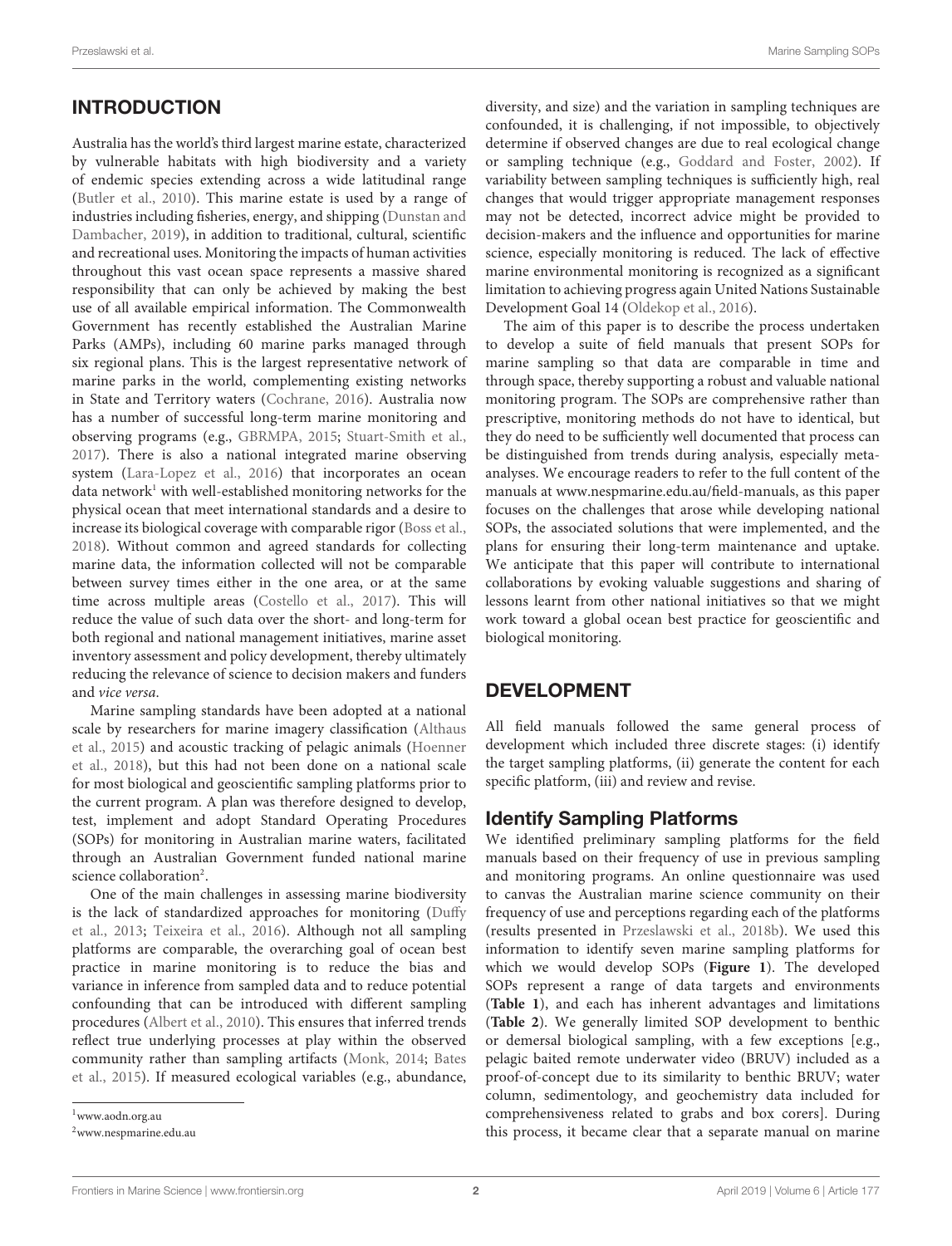

<span id="page-2-0"></span>survey design was crucial to ensure that resulting data are appropriate for the research question, representative to facilitate population-level generalizations, and information-rich to reduce uncertainty (**[Figure 1](#page-2-0)**).

#### Generate Content

In recognition of the multiple disciplines captured by the field manuals, we compartmentalized the project by allocating working group coordinators to each field manual. Working group coordinators had extensive field and analytical experience related to their respective platforms or topics and were therefore wellplaced to invite potential collaborators and consider disparate opinions. Coordinators were responsible for forming their associated working group, developing content with this group, and liaising with the editors to keep the field manual within scope and on time. Using this approach, we made sure that each chapter was written in an appropriate style for the target audience and contained the relevant information for performing the specific sampling tasks.

The Marine Sampling Field Manuals do not mandate the use of a particular sampling platform, supporting previous recognition that a top-down, one-size-fits-all approach to monitoring is unlikely to be effective in systems with large environmental variability [\(Fancy et al.,](#page-6-19) [2009;](#page-6-19) [Woodall et al.,](#page-6-20) [2018\)](#page-6-20). For a comparative assessment of benthic and pelagic sampling platforms, we refer readers to [Przeslawski et al.](#page-6-21) [\(2018a\)](#page-6-21); [Bouchet et al.](#page-6-22) [\(2018\)](#page-6-22), respectively. Rather, the field manuals focus on data acquisition and post-processing including data management (including quality control and post-processing), particularly as applied to marine monitoring. Standardization of sampling designs is also important and is accordingly addressed as a separate chapter. Data analysis and reporting are generally not included in the field manuals, although we direct users to useful methods or resources within each manual.

<span id="page-2-1"></span>

|  | TABLE 1   Summary of prioritized benthic sampling platforms and their acquisition targets, from Przeslawski and Foster (2018). |  |  |  |
|--|--------------------------------------------------------------------------------------------------------------------------------|--|--|--|

|              | Data type                       | Data target                            | Spatial coverage             | <b>Environment</b>       |
|--------------|---------------------------------|----------------------------------------|------------------------------|--------------------------|
| <b>MBES</b>  | Bathymetry, backscatter         | Seafloor                               | Continuous                   | All                      |
| <b>AUV</b>   | Imagery                         | Epibiota <sup>1</sup>                  | Continuous                   | All                      |
| <b>BRUV</b>  | Imagery                         | Demersal and Pelagic fish <sup>1</sup> | Point/transect (qualitative) | All                      |
| Towed        | Imagery                         | Epibiota <sup>1</sup>                  | Transect                     | All                      |
| Grab/Boxcore | Biological and sediment samples | Macrofauna, infauna, sediments         | Point                        | Unconsolidated substrate |
| Sled/Trawl   | Biological and sediment samples | Megafauna, epifauna                    | Transect (qualitative)       | Consolidated substrate   |
|              |                                 |                                        |                              |                          |

MBES, multibeam echosounder; AUV, autonomous underwater vehicle; BRUV, baited remote underwater video. <sup>1</sup>Substrate, relief, and habitat information can also be extracted from imagery, but this is usually a secondary data target.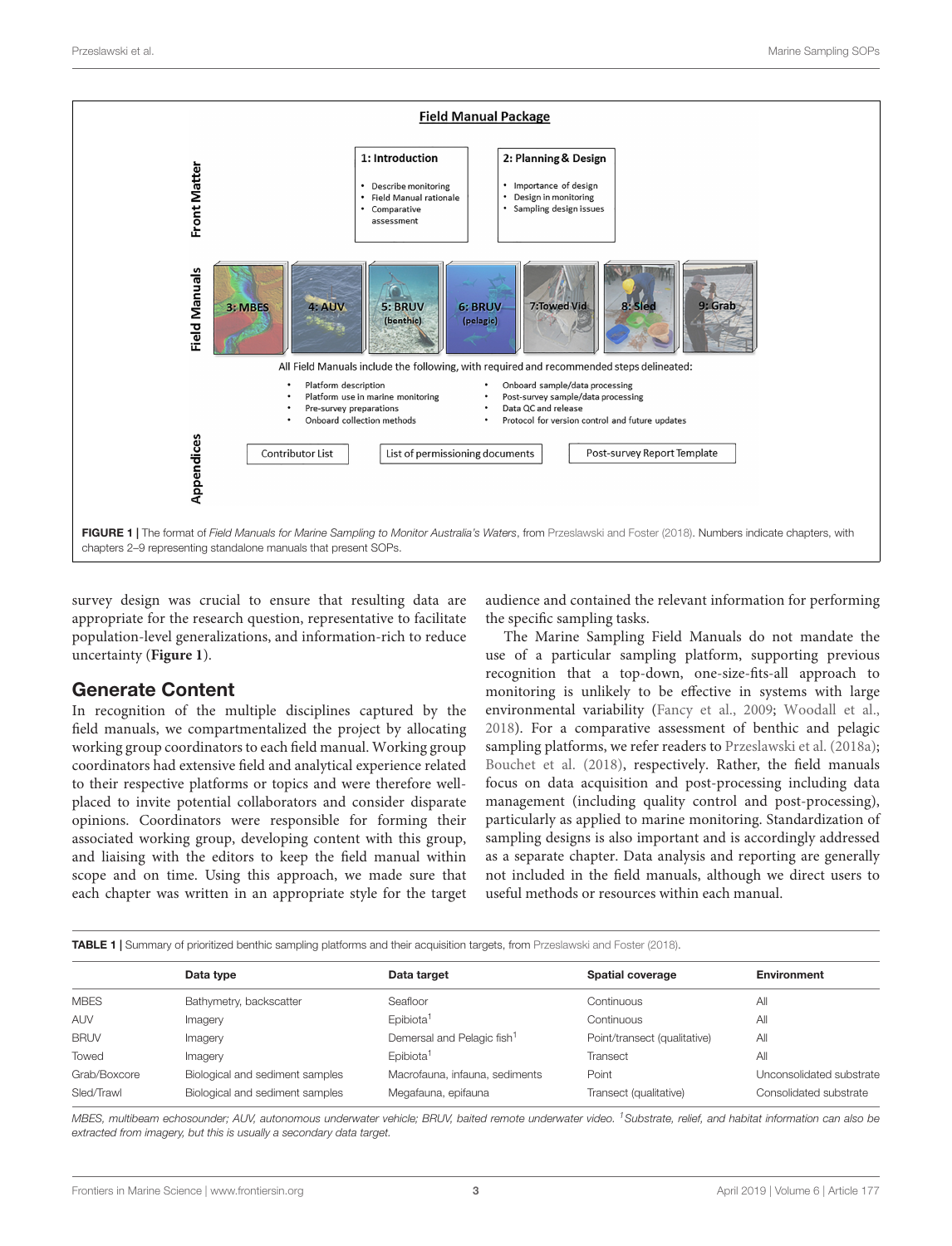<span id="page-3-0"></span>TABLE 2 | Advantages of prioritized benthic sampling platforms, from [Przeslawski and Foster](#page-6-18) [\(2018\)](#page-6-18).

|                                                      | <b>MBES</b> | <b>AUV</b> | <b>BRUV</b> | <b>Towed</b> | Grab/Boxcore | Sled/Trawl |
|------------------------------------------------------|-------------|------------|-------------|--------------|--------------|------------|
| Continuous (i.e., grid) broad-scale spatial coverage | X           |            |             |              |              |            |
| Continuous (i.e., grid) fine-scale spatial coverage  |             | X          |             |              |              |            |
| Non-extractive                                       | X           | X          | X           | X            |              |            |
| Able to revisit exact location (repeatability)       | X           | X          |             |              |              |            |
| Able to sample over variety of environments          | X           | X          | X           | X            |              |            |
| Species-level identifications <sup>1</sup>           |             |            |             |              | X            | Χ          |
| Genetic, morphological etc., analysis possible       |             |            |             |              | X            | Χ          |
| Behavior observed                                    |             |            | X           | X            |              |            |
| Cryptofauna included                                 |             |            |             |              | X            | X          |
| Quantitative                                         | X           | X          | X           | X            | X            |            |
| Concurrent physical and biological data              |             | X          |             | X            | X            |            |
| Minimal technical expertise                          |             |            | $\times$    | X            | X            | X          |
| Vessel flexibility                                   |             |            | X           | X            | X            |            |
|                                                      |             |            |             |              |              |            |

<sup>1</sup> Refers to identifications able to be made with unknown or cryptic species (i.e., well-known, distinctive species can be identified via imagery).

Overall, these field manuals are meant to cover the foundational steps and key considerations, with agency- and gear-specific SOPs supplemented as needed by individual researchers. Detailed and gear-specific SOPs are outside the scope of this field manual package due to the large number of existing SOPs and the variety of gear currently employed by researchers. In this first version of the field manuals, it is impractical that researchers would agree on detailed SOPs (and associated gear). Rather, we developed the manuals with the intension of reaching a consensus about as many issues as possible, while noting discrepancies. The reporting requirements for using the SOPs record the individual differences of the approaches so that they can then be assessed in future analyses, and issues can then be addressed when they contribute to large amounts of variation in the data. Wherever possible, however, we have mandated or recommended specifications (e.g., imagery resolution) that should be used in future equipment upgrades or purchases.

Further summaries of the content of each manual are given in the **[Supplementary Material](#page-5-0)**.

#### Review and Revise

The editors and working group coordinators managed the review process, which required at least one external reviewer for each chapter, as well as several others who assessed the entire package. In some cases, reviewers voluntarily provided such extensive contributions that they will be included as co-authors in the next version of the field manuals.

Ultimately, over 70 individuals from more than 30 organizations contributed to the field manual package. By engaging researchers, managers, and technicians from multiple agencies with a variety of experience, sea time, and subject matter expertise, we strove to ensure the field manuals represented an accurate and comprehensive cross-section of the broader marine science community of Australia. This not only improved the content but also increased the potential for adoption of the SOPs across multiple agencies and monitoring programs. Further details on the development of the field manuals are discussed below as they relate to particular challenges.

# CHALLENGES

### Establishing Scope

Establishing, justifying and communicating the scope of the field manuals were essential to expedite development, manage expectations, and distinguish from previous SOPs. The initial project scope included benthic biological sampling platforms relevant to monitoring. During content development, detailed and gear-specific SOPs (e.g., Smith MacIntyre grab, brand name systems) were assessed for inclusion in the field manuals. Ultimately, these were determined to be outside the scope of this field manual package due to the large number of existing SOPs and the variety of equipment currently employed by researchers. It was deemed impractical that researchers would agree on detailed SOPs (and associated gear) in this first version of the field manuals. Rather, we strove to reach a consensus about as many aspects as possible, while noting the differences due to agencyand gear-specific needs. These differences can then be assessed in the future (e.g., they may not correspond to large amounts of variation in data), and addressed if need be. Wherever possible, however, we have mandated or recommended specifications (e.g., imagery resolution) that should be used in future equipment upgrades or purchases.

#### Reaching Consensus

One of the strengths of these field manuals is the large number of collaborators involved, but this also proved to be one of the greatest challenges regarding reaching a consensus. The content development stage included ample opportunities for dissenting views to be presented to the whole group, with subsequent discussion and debate encouraged. These open forums ensured that the working group clearly justified the methods that were eventually advocated in the field manuals. In the few cases where agreement did not occur, the decisions were made by the working group coordinator and editors, who again provided a rationale for their choice.

The review process also proved valuable in reaching consensus. Reviewers noted when they disagreed with a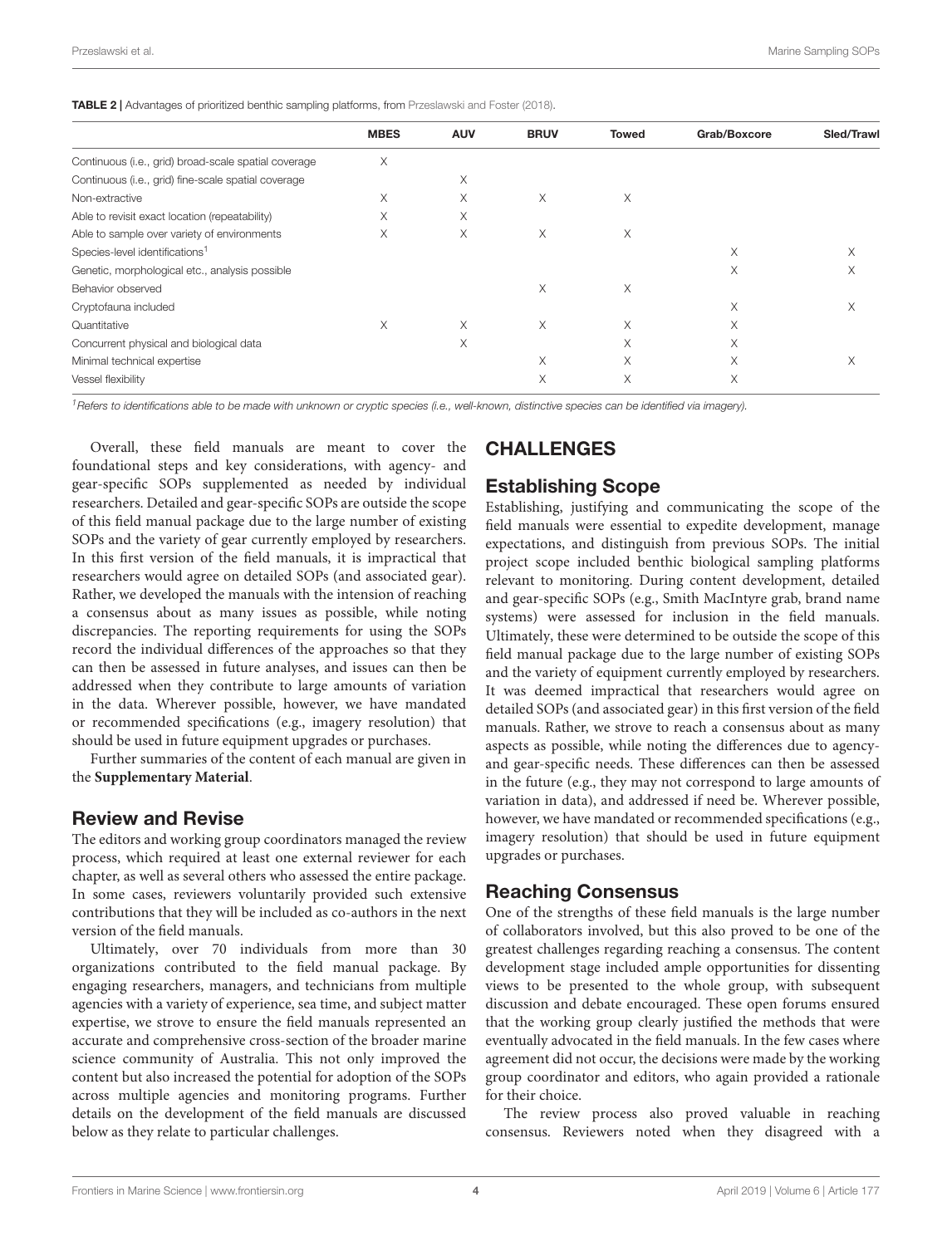recommendation or didn't understand the underlying rationale. In these cases, the lead author or editors were able to take these comments back to the working group to further refine the SOPs or associated text in the field manuals.

# Promoting Data Discoverability and Accessibility

All field manuals, excluding the manual on survey design, include a section titled "Data Release," which describes ways to ensure public discoverability and accessibility of collected data, thereby abiding by the FAIR (findable, accessible, interoperable, reusable) principles [\(Wilkinson et al.,](#page-6-23) [2016\)](#page-6-23). We recognize that in the first version these sections do not provide a clear national standard and instead refer to anticipated improvements in subsequent versions. This vagueness is due to the current lack of established national data infrastructure able to incorporate appropriate or comprehensive information produced from the sampling platforms. For example, Squidle+<sup>[3](#page-4-0)</sup> and GlobalArchive<sup>[4](#page-4-1)</sup> are currently recommended in the field manuals as the national platforms to ensure discoverability and accessibility of marine imagery, but the platforms currently have no long-term support and other platforms are being used that have potential to achieve similar discoverability and accessibility goals (e.g., Benthobox<sup>[5](#page-4-2)</sup>). Similarly, species occurrence data from sledcollected specimens eventually appears on the Atlas of Living Australia<sup>[6](#page-4-3)</sup> or Ocean Biogeographic Information System<sup>[7](#page-4-4)</sup>, but this is an often circuitous route through museums and very rarely includes species absence or sampling effort information crucial for ecological and monitoring purposes (but see [Coro](#page-6-24) [et al.,](#page-6-24) [2016](#page-6-24) for a statistical method to estimate marine species absences from OBIS).

To meet these challenges related to data discoverability and accessibility, a series of workshops were held in the months following the field manuals release (July – September 2018), including focused workshops on bathymetry data, marine imagery, and biological specimen data. The bathymetry data release protocols will depend on new digital infrastructure being scoped as part of the AusSeabed program<sup>[8](#page-4-5)</sup>. In contrast, marine imagery and biological specimen data are linked to the existing platforms mentioned above so priorities are to establish appropriate workflows linking these platforms with the data collection phase, and to find the resources needed to ensure they can be developed and maintained.

### Ensuring Uptake

The uptake of the SOPs described by the field manuals was a concern for two reasons. Firstly, agency-specific sampling protocols are integral to several ongoing monitoring programs (e.g., the Long-Term Monitoring Program of the Australian Institute of Marine Science in [De'ath et al.,](#page-6-25) [2012\)](#page-6-25), and attempts to alter or change methods associated with these may jeopardize data comparability. Secondly, switching to a new protocol may be costly and laborious, making individuals or agencies unwilling or unable to adapt. These challenges meant the field manuals had to balance being overly prescriptive (such that people prefer to follow their own protocol and ignore the manuals) and overly flexible (such that data are not consistent and therefore not comparable). A collaborative approach to developing the manuals was therefore paramount, and to that end, representatives from agencies involved in ongoing monitoring programs, including marine managers from all Australian states and territories, were engaged. This ensured that methods could accommodate existing programs and differences were clearly explained in relation to marine monitoring in state and Commonwealth waters.

Nonetheless, challenges remain with promoting uptake in certain sectors, namely private consultancies and the petroleum industry. These sectors are often strongly linked, with consultants engaged by industry to undertake various environmental characterisations and impact assessments, each of which uses their own methods [\(Gray et al.,](#page-6-26) [1999\)](#page-6-26). We accentuated the commercial value to industry in adopting standards, including access to larger spatial and temporal range of comparable data to provide regional context to potentially impacted locations, and this has been promoted by the national offshore petroleum regulator [\(NOPSEMA,](#page-6-27) [2018\)](#page-6-27). However, this premise depends on the sharing of data (e.g., Marine Data Exchange in ocean renewable industry). This has proven challenging to implement among the petroleum industry in Australia, although there have been some efforts for meta-data sharing through the Industry-government Environmental Meta-database (IGEM) by the Western Australian Marine Science Institution.

Field manuals were released and promoted on the Marine Biodiversity Hub<sup>[9](#page-4-6)</sup>, an Australian Government-funded collaboration of marine research institutions with a mandate to improve provision of marine biodiversity information nationally. During release and promotions, we emphasized that the current package of field manuals is not meant to immediately replace most existing protocols, but rather to complement them for national monitoring purposes. At the same time, we hope that marine monitoring programs will also identify opportunities to adjust current practices to increase national consistency, and that the SOPs will provide an opportunity for industry and industry consultants to contribute to national monitoring through standardizing their ongoing activities.

# Promoting International Relevance

The SOPs were developed for use in Australia's Exclusive Economic Zone, but due to the diversity of habitats and communities included in this area, they are applicable to other oceanic regions. The SOPs have been made available internationally through the Ocean Best Practice portal<sup>[10](#page-4-7)</sup>; however, it is clear that further work will be required to promote international uptake. Discussions have been held

<span id="page-4-0"></span><sup>3</sup>[www.squidle.org](http://www.squidle.org)

<span id="page-4-1"></span><sup>4</sup>[www.globalarchive.org](http://www.globalarchive.org)

<span id="page-4-2"></span><sup>5</sup><https://benthobox.com>

<span id="page-4-3"></span><sup>6</sup>[www.ala.org.au](http://www.ala.org.au)

<span id="page-4-4"></span><sup>7</sup>[www.obis.org.au](http://www.obis.org.au)

<span id="page-4-5"></span><sup>8</sup>[www.ausseabed.gov.au](http://www.ausseabed.gov.au)

<span id="page-4-6"></span><sup>9</sup>[www.nespmarine.edu.au](http://www.nespmarine.edu.au)

<span id="page-4-7"></span><sup>10</sup>[www.oceanbestpractices.org](http://www.oceanbestpractices.org)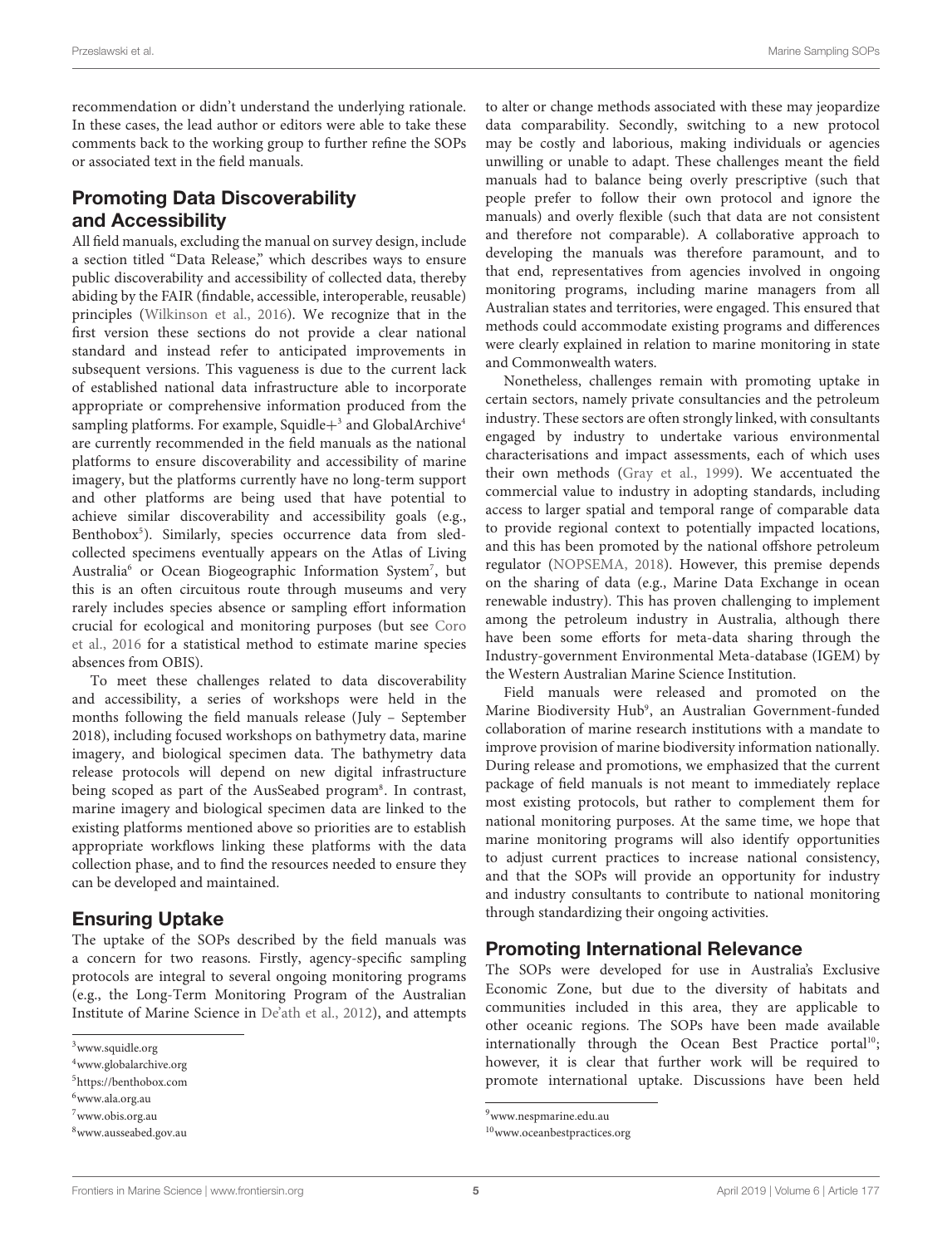with the IOC-UNESCO Global Ocean Observing System on how these SOPs can support global monitoring through the Essential Ocean Variables [\(Miloslavich et al.,](#page-6-28) [2018\)](#page-6-28), and they have been made available to the Group on Earth Observations Biodiversity Observation Networks' "Biodiversity Observation in a BOX" (boninabox.geobon.org). Further coordination of the global marine community is essential if the results of monitoring are to have the impact that is needed to inform the diverse set of international conventions, agreements and products including (to name just 4 out of more than 20), the Convention on Biological Diversity's Aichi Targets, the United Nations (UN) Sustainable Development Goals, the second UN World Ocean Assessment, and the Intergovernmental Science-Policy Platform on Biodiversity and Ecosystem Services regional assessments. At present, many of these agreements rely on indicators derived from highly aggregated data that poorly reflects management outcomes This is a symptom of both a lack of monitoring capacity, especially in the developing countries, but also the lack of marine scientists working together globally to emphasize their common message. SOPs are one way to start increasing the relevance of marine science to the global decisionmaking community.

## FUTURE DIRECTIONS

For the potential of these field manuals to be fully realized, they must be maintained, updated, and their use and impact measured. In the immediate future, version 2 of all manuals will be released in 2019. At the moment, potential users should contact the lead author of this paper for further information, but in the next version of manuals we anticipate that a general contact point or help desk will be created. Review cycles beyond the development of Version 2 have yet to be developed. A plan for long-term maintenance will ensure that the field manuals remain accessible and topical. The latter point is particularly applicable to sampling platforms that are technologically complex (e.g., autonomous underwater vehicles) or new, but even platforms that have been established for decades (e.g., sleds, trawls, grabs, and box corers) may require periodic updates related to data release as digital infrastructure continues to evolve and our understanding of new areas such as microplastics, the microbial community or e-DNA become sufficiently mature for regular monitoring. Major updates must be documented in each new version with appropriate version control. One of the main actions needed to ensure longevity of the field manuals is the establishment of an oversight committee that can provide longterm and multi-institutional support. This responsibility will be further explored with Australia's National Marine Science Committee and its associated working groups.

Measuring the impact of SOPs can help inform future versions, identify gaps or problems, and ensure future support and funding. In recognition of the importance of this task, the original Marine Biodiversity Hub project has been extended with a milestone focused on assessing uptake and impact. Formal impact assessment frameworks such as CSIRO's Impact Evaluation Guide [\(CSIRO,](#page-6-29) [2015\)](#page-6-29) will be scoped, as well as

informal assessments stemming from an online questionnaire and periodic literature searches.

We anticipate that the national standards for marine sampling developed here may either be adapted for use in countries without national SOPs or mapped to SOPs in countries that have already developed them (e.g., Joint Nature Conservation Committee in [Burns et al.,](#page-6-30) [2018\)](#page-6-30), thus contributing to globally consistent datasets. The ocean observing community is rapidly moving toward globally consistent standards [\(Bax et al.,](#page-6-31) [2018\)](#page-6-31), but the biological community and the marine benthic sampling community in particular have been constrained to regional or national efforts. This is due to the fine-scale biogeography of many benthic communities and the need for tailored sampling and analyses among different habitats, as well as the technological capacity and scientific development in different countries. SOPs are urgently needed to increase the impact of marine science on global policy and decisions. The UN Decade of Ocean Science for Sustainable Development includes improved marine monitoring as one of its key objectives to support Agenda 2030 [\(Visbeck,](#page-6-32) [2018\)](#page-6-32). We hope that the process of SOP development described in the current paper, as well as the SOPs themselves, can provide the start of a discussion that marine biologists need to have to maximize our impact in the next decade.

# AUTHOR CONTRIBUTIONS

All authors lead or significantly contributed to the development of one or more of the of the field manuals upon which this manuscript is based. All authors contributed to the writing of the manuscript.

# ACKNOWLEDGMENTS

This field manual package would not have been possible without the expertise of our many collaborators listed in Appendix A: [www.nespmarine.edu.au/sites/default/files/\\_PUBLIC\\_/Field](http://www.nespmarine.edu.au/sites/default/files/_PUBLIC_/FieldManuals_NESPMarineHub_Appendices_v1.pdf) Manuals NESPMarineHub Appendices v1.pdf. This work was undertaken for the Marine Biodiversity Hub, a collaborative partnership supported through funding from the Australian Government's National Environmental Science Program (NESP). NESP Marine Biodiversity Hub partners include the University of Tasmania; CSIRO, Geoscience Australia, Australian Institute of Marine Science, Museum Victoria, Charles Darwin University, The University of Western Australia, Integrated Marine Observing System, NSW Office of Environment and Heritage, NSW Department of Primary Industries. Scott Nichol and several reviewers provided valuable comments on this paper. RP and AC publish with the permission of the CEO, Geoscience Australia.

# <span id="page-5-0"></span>SUPPLEMENTARY MATERIAL

The Supplementary Material for this article can be found online at: [https://www.frontiersin.org/articles/10.3389/fmars.](https://www.frontiersin.org/articles/10.3389/fmars.2019.00177/full#supplementary-material) [2019.00177/full#supplementary-material](https://www.frontiersin.org/articles/10.3389/fmars.2019.00177/full#supplementary-material)